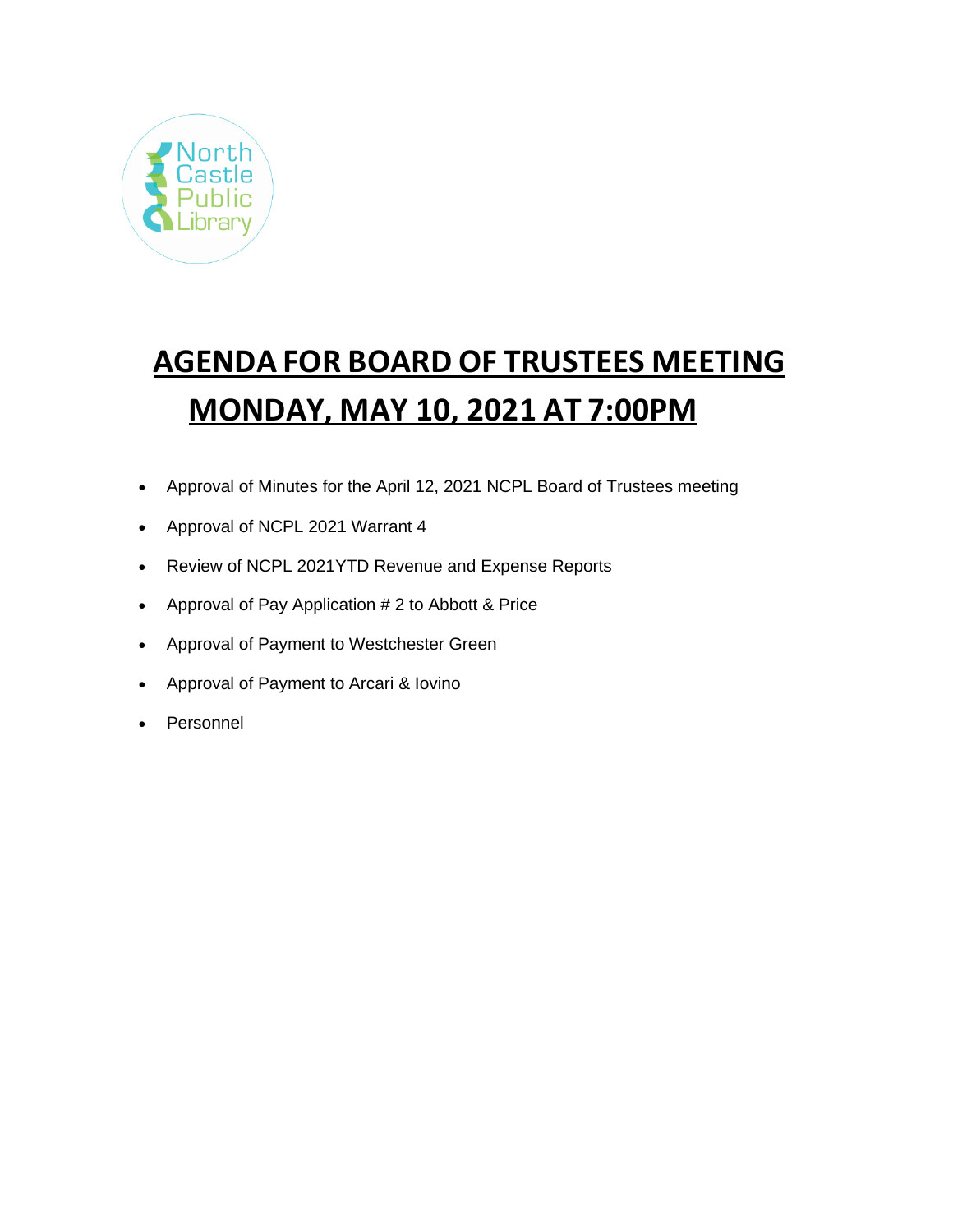## **North Castle Public Library**

### **Library Board of Trustees Minutes May 10, 2021**

This meeting was a Zoom meeting due to COVID-19 restrictions. It was recorded and a transcript will be available.

Scott Stopnik called meeting to order at: 7:04pm

### **In Attendance :**

**Trustees:** Diane Borgia, Jeanne Lapsker, Stephanie Paul, Scott Stopnik, Kim Longo, Brian Harp, Farva Jafri

**Library:** Edie Martimucci, Susan Grieco **Friends:** Barbara Vircillo

**Town:** Saleem Hussain

#### **Key Votes/Review**:

- **Approval of Minutes for the April 12th, NCPL Board of Trustees meeting** (attached). Thank you, Diane!
	- Motion to approve Diane
	- Second Jeanne
	- Approved all
- **Approval of NCPL 2021 Warrant 4** (AP GL Reports are attached). Total expenses included in Warrant 4 are \$38,083.52 of which the Friends are paying \$750.67. Thank you to the Friends for their continuing support! Stephanie Paul has reviewed all invoices in the warrant and supports their approval. Thanks to Abbas Sura and Patrick Ricci for their financial support of NCPL!
	- Motion to approve Stephanie
	- Second Farva
	- Approved All
- **Review of NCPL 2020 YTD Revenue and Expense Reports** (attached in two formats through April 30)
	- Below expense budget
	- There is nothing unexpected in the reports
- **Approval of Pay Application #2 to Abbot & Price:** Total: \$24,177.50 The Application and Certified Wage statements are attached
	- The elevator is moving along quickly with the potential completion in July.
	- Motion to approve Scott
	- Second Jeanne
	- Approved All
- **Approval of Payment to Westchester Green:** For completion of Upstairs Lavatory in the amount of \$36,380. Invoice breakdown attached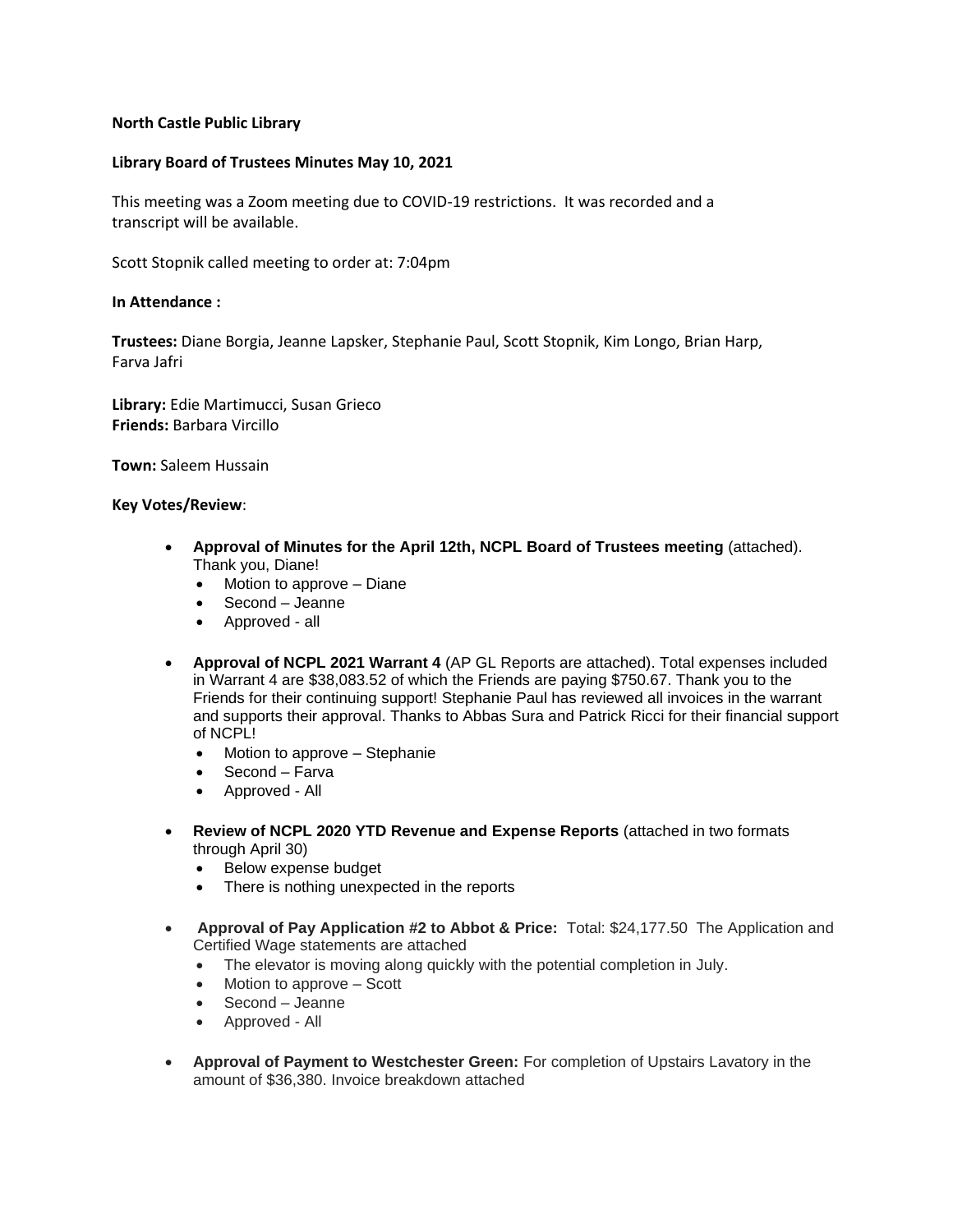- **Bathroom is complete.** Approximately \$7000 payment for a wall that is part of another project to be paid from a capital account.
- The board requested photos of the before and after of the bathroom
- Everything is complete nothing remains on a punch list
- Motion to approve Scott
- Second Jeanne
- Approved All
- **Approval of Payment #9 to Giacorp Contracting :** \$9256.69 final payment for the Children's room extension and close of Grant
	- This is final payment. Working on grant paperwork with photos. Once approved and paid Edie can resubmit to NYS
	- Motion to approve Scott
	- Second Stephanie
	- Approved all
- **Approval to Hire** Roxanne Guzman Vargas as Hourly Librarian 1 @ \$23.00 per hour, effective May 10, 2021. Resume Attached.
	- Library only has 10 active employees. There is no need for a senior clerk. Edie plans to have 1 senior clerk and 2 entry level FT clerks. When the library begins to open evenings then she will have the 2 FT clerks cover evening hours.
	- Keep the hourly librarians
	- As needed hire hourly back for 16 1/2 hours
	- Also there is a P/T library assistant position open with a test that is about to be administered.
	- Comments/questions
		- Be wary that an important initiative was to expand hours. Hope that we return to the extended hours. Edie plans to extend. In-person programming was primary reason for longer hours but also for community and study hours
		- We need to ensure budget is restored as we need the assistant director position again.
		- Edie will extend to evening and Saturday hours need more staff for that. First one evening, then extended Saturday hours
		- Board requested to include the new hours on the home page
		- The HVAC need to be thoroughly cleaned and scrubbed with the UV scrubber
		- NWP will have outdoor programming in the deck for things like story time.
	- Motion to approve Jeanne
	- Second Diane
	- Approved All
- **Approval of Payment to Arcari & Iovino:** for Management of design and construction of the Lower Level Lavatories \$9,500
	- The design is about to start for the lower level bathrooms, one family and one gender neutral. The family bath includes a changing table and is larger so also can be handicap accessible
	- Motion to approve Scott
	- Seconded Brian
	- Approved all
- **Brainstorming Session:** New projects?

Need to start looking at new projects for applications for grants Initial project: